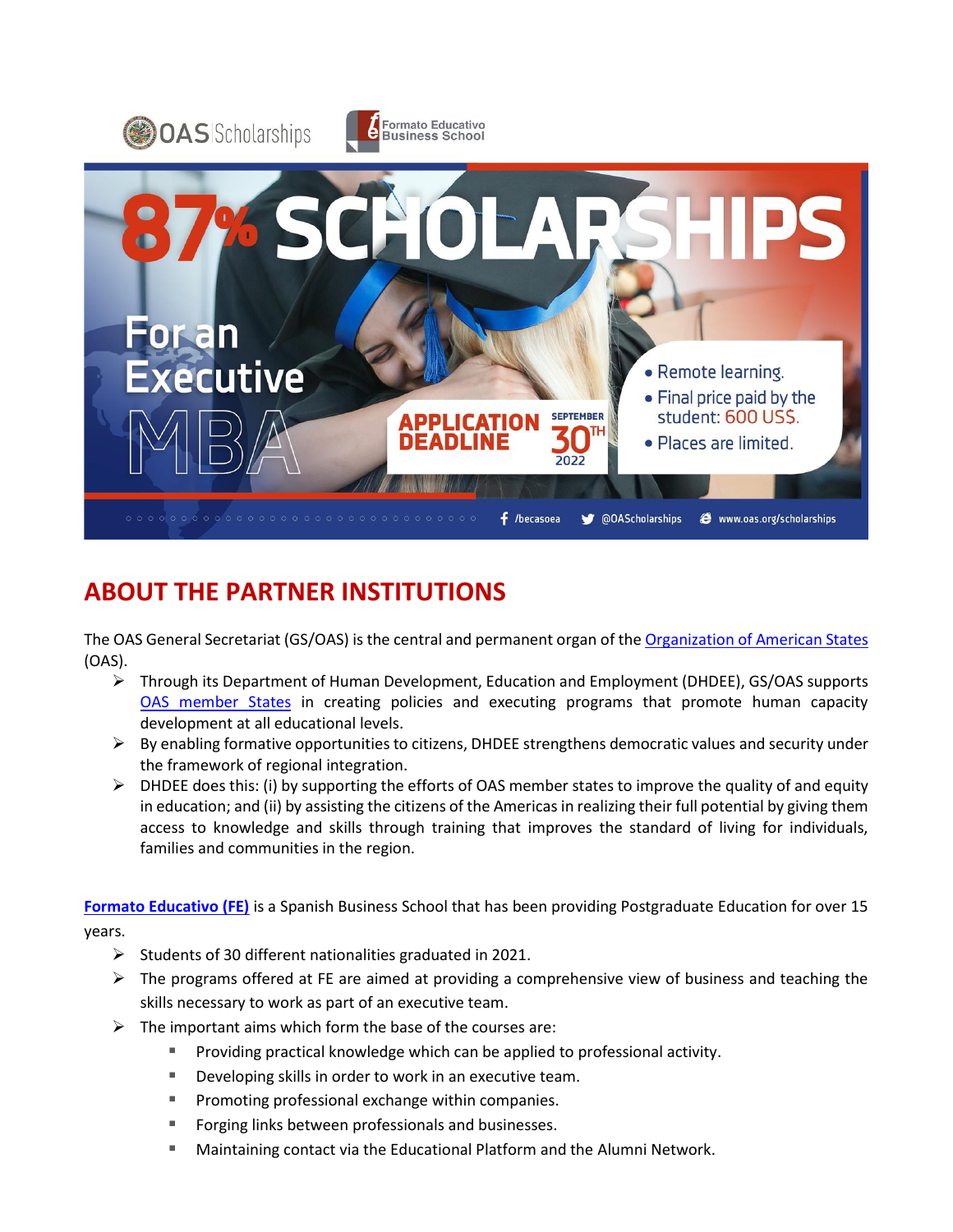➢ The Master's methodology bestows two forms of formal recognition from Formato Educativo, in collaboration with The [University](https://www.uca.es/?lang=en) of Cadiz.

### **SCHOLARSHIP OVERVIEW**

The General Secretariat of the [Organization of American States](http://www.oas.org/) (SG/OAS) and [Formato Educativo Business School](http://www.formatoedu.com/) (FE) in Spain have decided to support outstanding individuals from the Americas by awarding the following academic scholarships in order for them to continue their postgraduate studies.

| <b>PROGRAM:</b>  | <b>EXECUTIVE MBA</b>                                 |                      |  |
|------------------|------------------------------------------------------|----------------------|--|
| <b>METHOD:</b>   | Online, Spain                                        |                      |  |
| <b>LANGUAGE:</b> | English                                              |                      |  |
| <b>DURATION:</b> | 1 year                                               |                      |  |
| <b>BENEFITS:</b> | 87 % discount on the total Tuition Price             |                      |  |
| <b>SCHEDULE:</b> |                                                      |                      |  |
|                  | Deadline for applications to the OAS-FE Scholarship: | September 30th, 2022 |  |
|                  | Publication of selected candidates:                  | October 28th, 2022   |  |
|                  | Study program begins:                                | December 1st, 2022   |  |

# **SCHOLARHIP EXPENSES AND FINANCIAL RESPONSIBILITY OF SCHOLARSHIP RECIPIENTS:**

| <b>AVAILABLE</b><br><b>SCHOLARSHIPS</b> | <b>TOTAL PROGRAM</b><br><b>PRICE (\$ USD)</b> | <b>BENEFITS OF THE OAS-FE SCHOLARSHIP</b>                                                                                                             | <b>EXPENSES TO BE COVERED BY STUDENT</b>                                                                                       |
|-----------------------------------------|-----------------------------------------------|-------------------------------------------------------------------------------------------------------------------------------------------------------|--------------------------------------------------------------------------------------------------------------------------------|
| 1,300                                   | USD \$4,620                                   | The scholarship will cover 87 % (USD<br>\$4,620) of the total price of tuition and<br>is applicable exclusively to the value of<br>the study program. | USD \$600, equivalent to 13 % of the total<br>Tuition Price.<br>Graduation costs (certificate issuance).<br>Legalization fees. |

- Expenses such as the translation, official approval or authentication of documents, study materials, certification procedures (or obtaining a degree certificate), and any other unspecified costs above, are not included in this scholarship. For further information, visit the '[Scholarship Holder Responsibilities](#page-4-0)' on page no. 6 of this document.
- The benefits are subject to the student's performance. In order to maintain said scholarship for the duration of the study program, the student must not have extended absence from the program and/or fail any subjects. They must also maintain an average grade of 5/10 or above.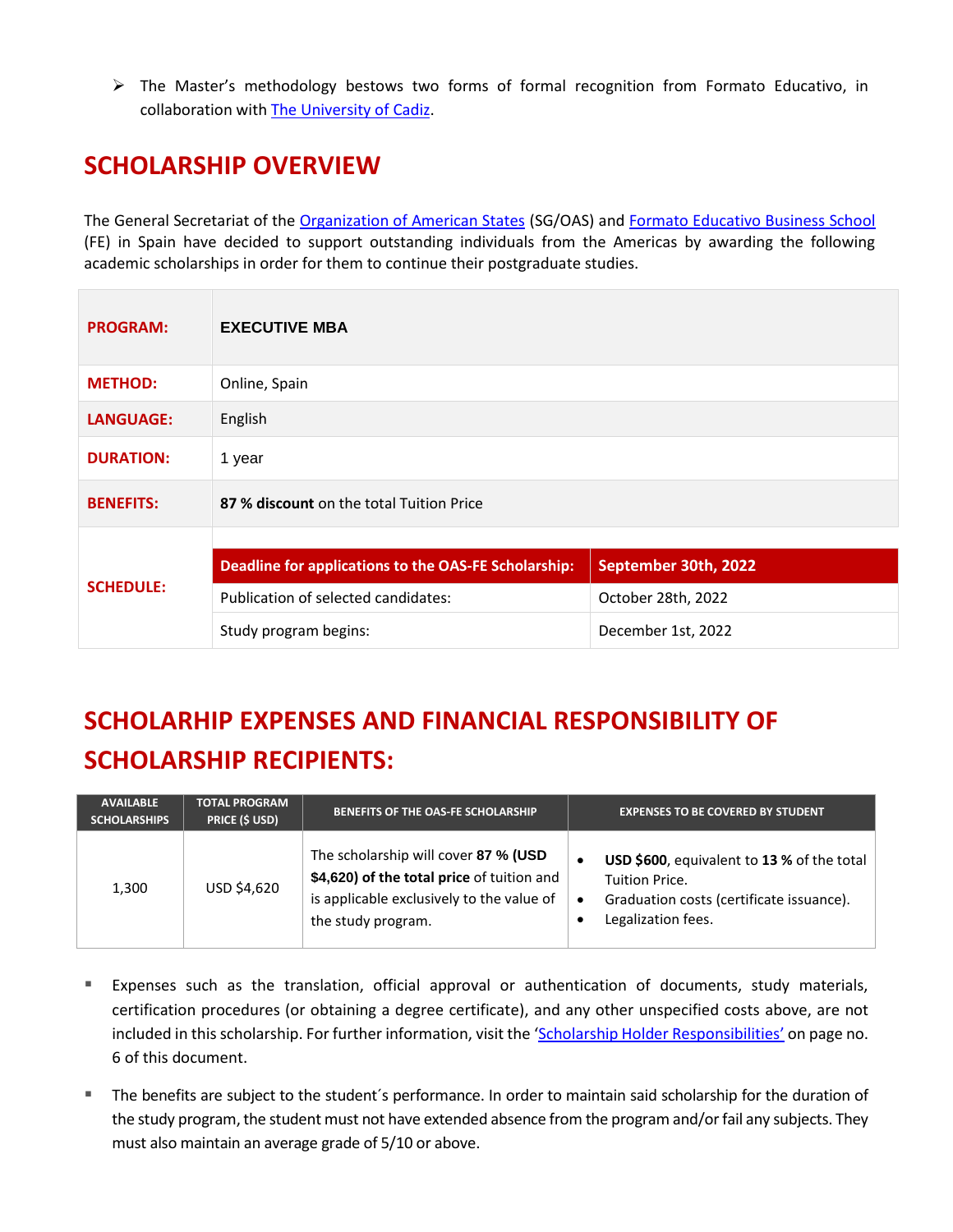# **ELIGIBILITY:**

To be considered for this scholarship opportunity, an applicant must:

- Have completed the admissions process and have been enrolled into the FE study program.
	- o *This scholarship opportunity is open to new applicants as well as current students at FE who are from an OAS memberstate.*
- Be a citizen and/or permanent legal resident of any [OAS memberstate](http://www.oas.org/en/member_states/default.asp)
	- o *Applicants from Argentina must fill out a required form through the following link; [http://www.oas.org/en/scholarships/PAEC/2018/NOTA-SOLICITUD-DGCIN-](http://www.oas.org/en/scholarships/PAEC/2018/NOTA-SOLICITUD-DGCIN-2017.doc)[2017.doc](http://www.oas.org/en/scholarships/PAEC/2018/NOTA-SOLICITUD-DGCIN-2017.doc) and send it to the [National Liaison Office](http://www.oas.org/en/scholarships/regularprogram/one.asp) (ONE) in Argentina.*
- Candidates must not have received other OAS scholarships at the same level of studies subject to this funding.
- Prior to beginning any Program, all scholarship holders must demonstrate sufficient financial means to cover the costs of the Program (which are not covered by the scholarship) within a specified period.

The following applicants are ineligible:

- Current OAS scholarship holders
- GS/OAS staff and their immediate relatives or GS/OAS consultants
- $\otimes$  OAS Permanent officials and their immediate relatives.

## **SCHOLARSHIP SELECTION CRITERIA:**

- The merits and overall credentials of the candidate, including his/her academic and professional background;
- Geographical distribution of the applicants, taking into account the greater needs of the smaller and relatively less developed economies;
- Gender diversity.

# **APPLICANTS PROFESSIONAL PROFILE:**

For detailed information about the type of profile required to enroll in the Executive MBA program, applicants should visit the following website[: https://www.formatoedu.com/executive-mba-oea-english/](https://www.formatoedu.com/executive-mba-oea-english/)

## **SCHOLARSHIP APPLICATION AND SELECTION PROCESS:**

#### **Step 1** Admission application to FE Executive MBA:

- In order to apply for the OAS FE scholarship, you must have been admitted into FE Executive MBA program.
- Applicants should complete the following admissions process for the Executive MBA program in English:
	- ➢ Fill in the application form[: https://www.formatoedu.com/executive-mba-oea-english/](https://www.formatoedu.com/executive-mba-oea-english/)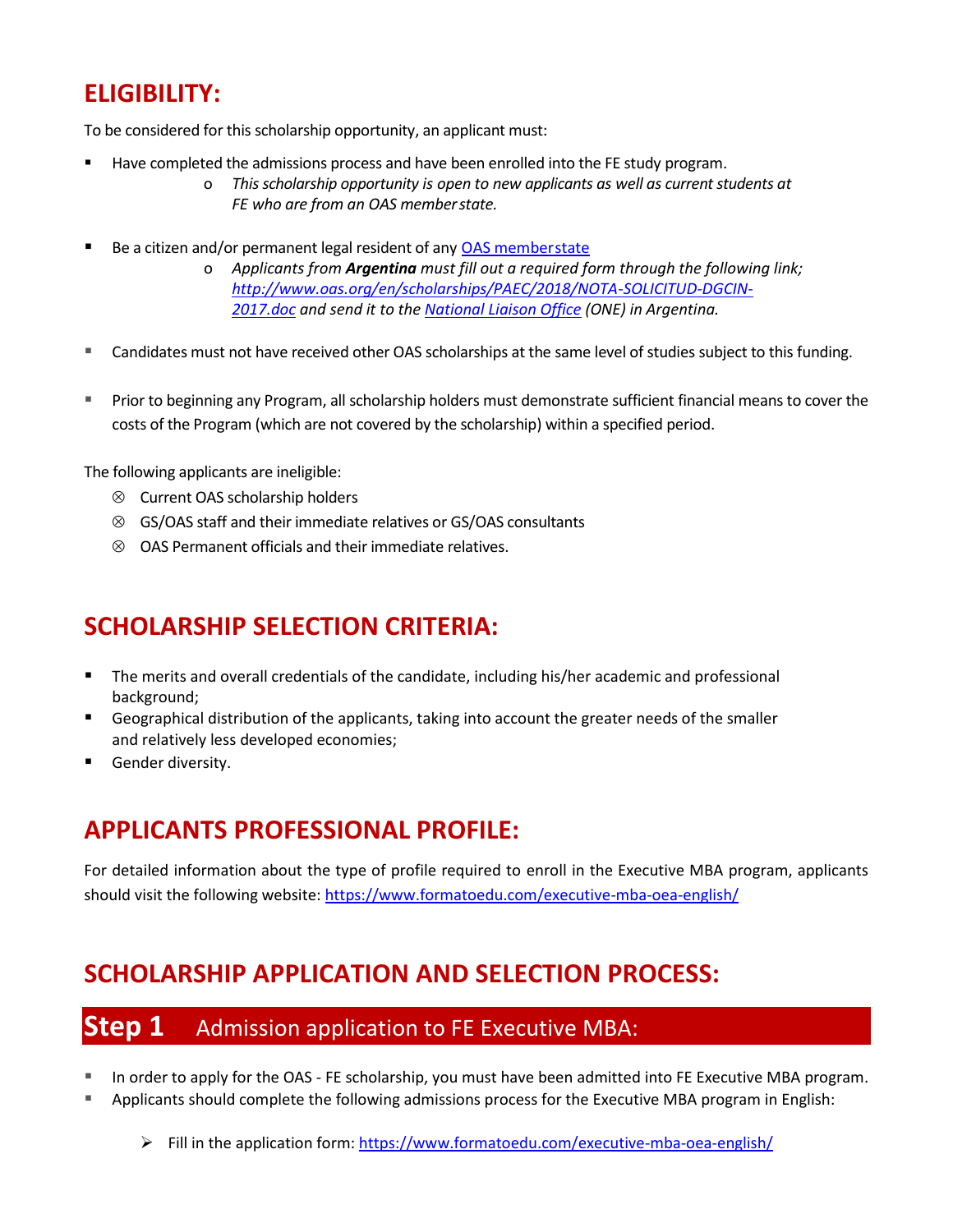

➢ When completing this form, in the field marked *"Reasons for applying for a place in this Master's Program",* select the following option: **OAS SCHOLARSHIP APPLICATION**

The [online form](https://www.formatoedu.com/executive-mba-oea-english/) will ask you to upload your up-to-date Curriculum Vitae, in PDF format.

Applicants must provide all documentation requested by FE. Once admitted into the Executive MBA program in English, FE will issue an Admissions Letter to be considered for the Scholarship.

#### **STEP 2** OAS-FE Scholarship Application

Applicants interested in applying for the Scholarship should follow FE Admissions Process as stated above.

The deadline to **[apply for admission](https://www.formatoedu.com/executive-mba-oea-english/)** to the Executive MBA program is **September 30th, 2022** *We recommend reviewing all information contained in your application form prior to submission*

■ Once admitted into the Executive MBA in English, the applicant will automatically be considered a candidate for the OAS-FE scholarship.

#### **STEP 3** OAS-FE Scholarship Award Selection

FE and The OAS will establish a special Committee in order to select scholarship holders, based on the following criteria:

- $\checkmark$  The merits and overall credentials of the candidate, including his/her academic and professional background;
- $\checkmark$  Geographical distribution of the applicants, taking into account the greater needs of the smaller and relatively less developed economies;
- $\checkmark$  Applicants whose essays portray the highest potential for impact upon return to their countries of origin; and
- $\checkmark$  Gender diversity.

#### **STEP 4** Publication of OAS-FE Results

Applicants should wait for the publication of the results of the candidate evaluation and selection process, which will be published in **October 28th, 2022** on the OAS website at [www.oas.org/scholarships.](http://www.oas.org/scholarships)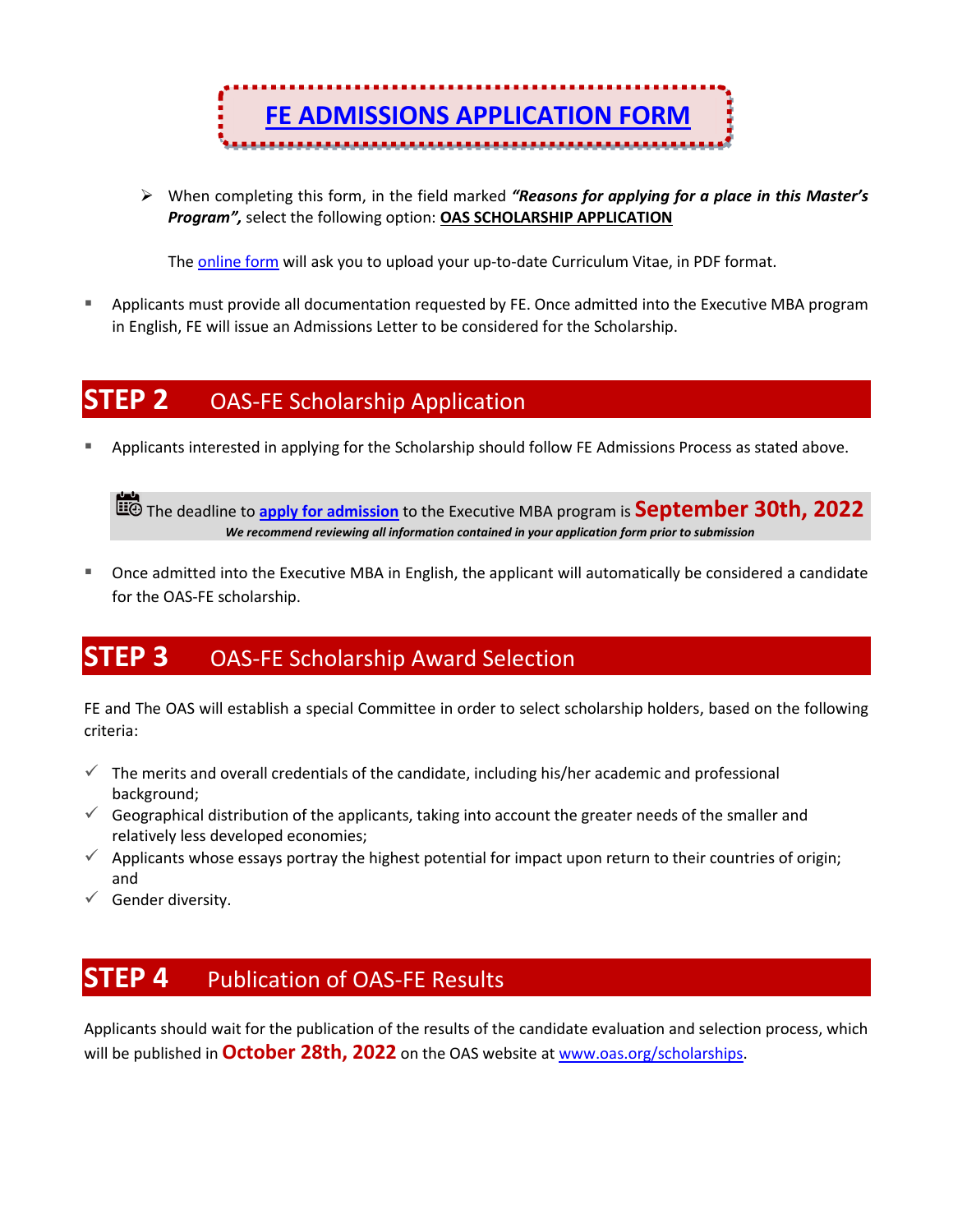# **STEP 5** Scholarship acceptance process and course start

- Only the selected candidates will be contacted by FE via email: they will receive the Scholarship offer and instructions for the scholarship acceptance.
- Once the candidate has accepted the Scholarship, they must begin the process of completing the corresponding payments to FE.

#### **CONTACT INFORMATION**

In order to receive further assistance with the program admission process, please contact:

FE Admissions

Telephone & WhatsApp: +34 672 693 303

E-mail: info[@formatoeducativo.com](mailto:becas@formatoedu.com)

For any doubts or questions related to the English Executive MBA, or the educational institutions, please send an email to the address below or visit the website:



info@formatoeducativo.com

<https://www.formatoedu.com/masters/executive-mba-en/>

## <span id="page-4-0"></span>**DUTIES AND RESPONSIBILITY OF THE SCHOLARSHIP RECIPIENT:**

- This scholarship will be formally awarded only after the selected candidates have signed an OAS/FE Scholarship Acceptance Form, in which the awardees formally accept the scholarship and agree to its terms and conditions.
- The **scholarship recipient will be responsible for covering the remaining thirteen percent (13%) of the total cost of the tuition, not covered by FE.** Any additional expenses incurred by the applicant in order to be admitted to the program are non-refundable, nor do they imply any given right of access to the OAS-FE Scholarship. We recommend contacting FE directly prior to paying admission fees.
- The scholarship holder will be responsible for bearing all other costs required by the program (for example: issuing of certificates/transcripts, admission exams, graduation services, legalization fees, etc).
- Refrain from activities that are inconsistent with the status of an OAS Scholarship recipient, abiding by the regulations referred to in the Acceptance Form.
- The scholarship recipient must comply with all academic guidelines and admission requirements as stated by FE and follow any updates to these by the academic authorities.
- Comply with the provisions indicated in the "Financial responsibilities of awardees"
- To retain the Scholarship, recipients must pass all subjects on the course within the study program's timeframe and obtain an average grade of 5 out of 10 (or higher) for each academic period. Should the student fail to meet said requirements, FE and/or the OAS reserve the right to demand reimbursement.